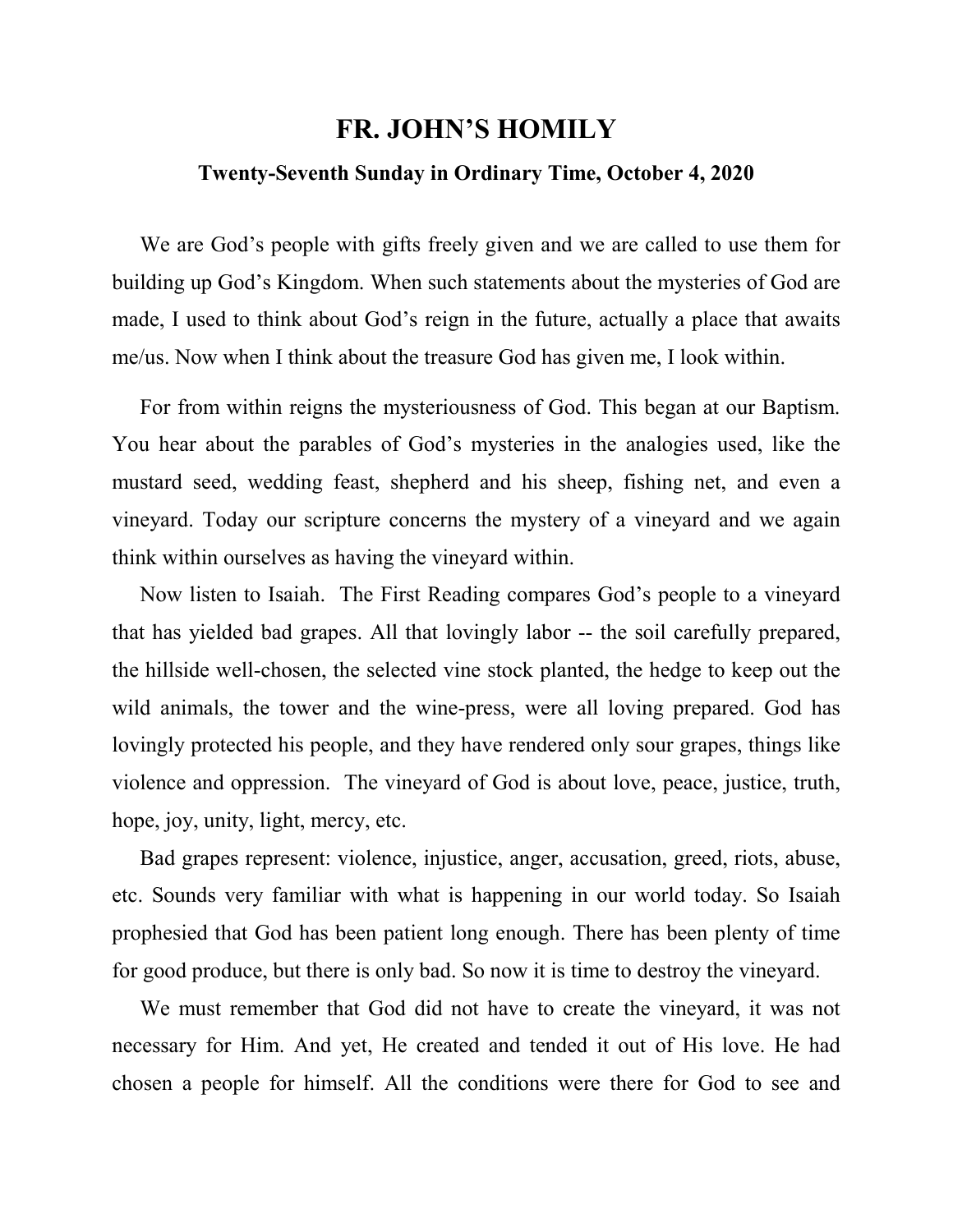witness a people after His own heart. Yet, they were unfaithful, and now it is time for the vineyard to be destroyed. Except, Isaiah tells us later that there is hope that God will save a remnant and they can rebuild after the destruction, after the judgement. There is always hope.

 Jesus uses the same imagery in our parable today, but his emphasis is very different. For Jesus, the problem lies not with the vineyard but with the tenantfarmers. Think of ourselves as tenant farmers with God's vineyards within. The tenants do not please the landowner. They do not please God. They do not give the land-owner his due. Is our heart giving God His rightly due? Such share-cropping arrangements with the landowner and the tenants splitting the produce were normal agricultural business practice in Jesus' time.

 However, when the tenants beat up and kill the master's agents, this is not what the Landowner, God, expected from His people. The master's agents are the prophets of old, whom the people of God ignored. God sent prophet after prophet to call His people back into right relationship. This is not an unjust landlord. The tenants' motive is pure greed; they want the vineyard for themselves. They even kill the owner's son and heir. And this is clear reference to Jesus who was taken outside the walls and killed. Time has come and now these tenant farmers will lose everything.

 God's will gets new tenants who will live in a way that pleases Him. We are those new tenants. Is God pleased with how we are tending his vineyard, or has sour, bad grapes found their way within us?

 The key to all of this is Jesus, the son in the parable, who was thrown out of the vineyard and killed. Jesus was killed outside the city, outside the vineyard of the Lord, except Jesus is the vineyard. So the tenant's farmers get rid of the very source of life that can save them.